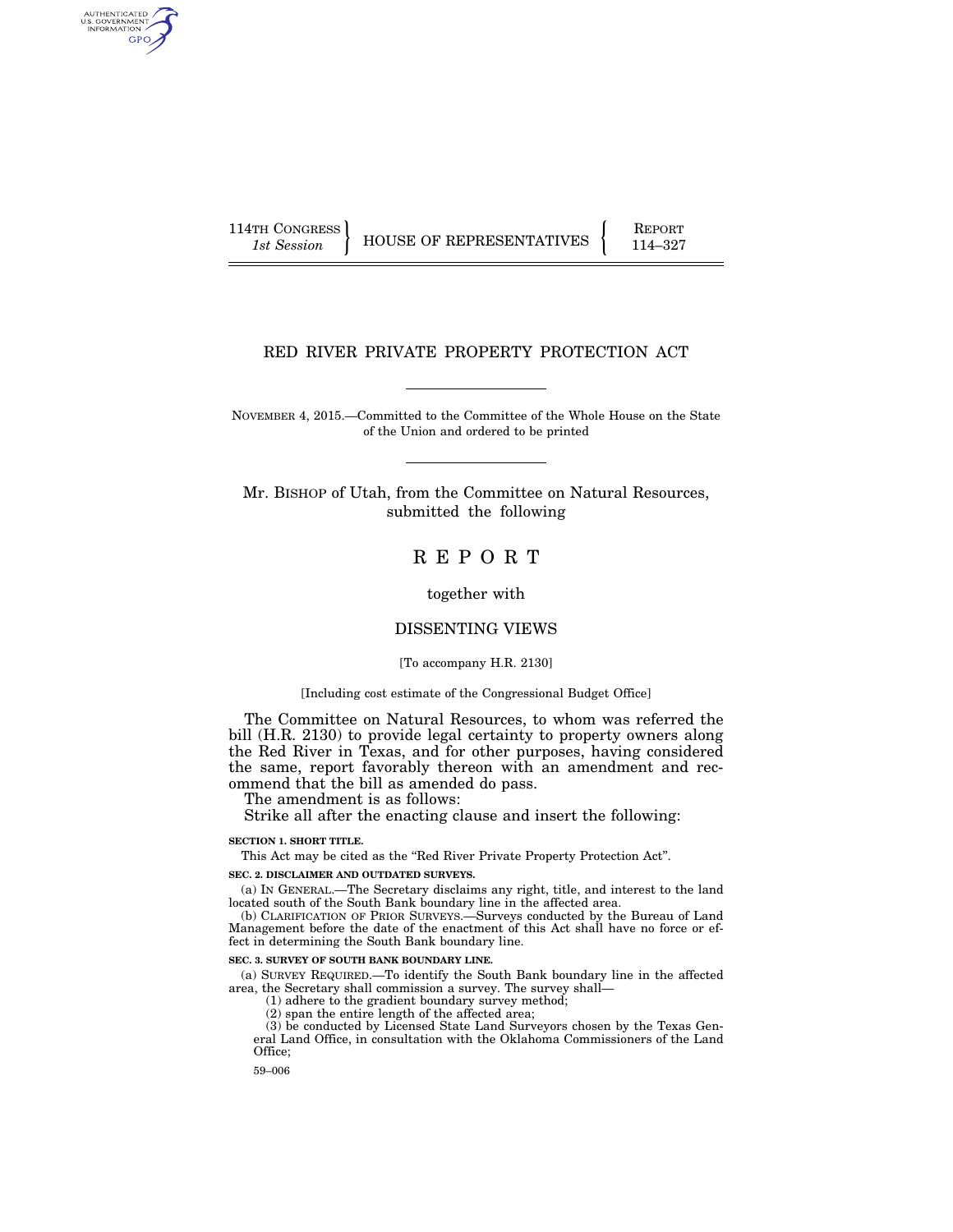(4) be completed not later than 2 years after the date of the enactment of this Act; and

(5) not be submitted to the Bureau of Land Management for approval.

(b) APPROVAL OF THE SURVEY.—After the survey is completed, the Secretary shall submit the survey to be approved by the Texas General Land Office, in consultation with the Oklahoma Commissioners of the Land Office.

(c) SURVEYS OF INDIVIDUAL PARCELS.—

(1) IN GENERAL.—Parcels surveyed as required by this section shall be surveyed and approved on an individual basis by the Texas General Land Office, in consultation with the Oklahoma Commissioners of the Land Office.

(2) SURVEYS OF INDIVIDUAL PARCELS NOT SUBMITTED TO THE BUREAU OF LAND MANAGEMENT.—Surveys of individual parcels shall not be submitted to the Bureau of Land Management for approval.

(d) NOTICE.—

(1) NOTIFICATION TO THE SECRETARY.—Not later than 30 days after a survey for a parcel is approved by the Texas General Land Office under subsection (c), such office shall provide to the Secretary the following:

(A) Notice of the approval of such survey.

(B) A copy of such survey and field notes relating to such parcel.

(2) NOTIFICATION TO ADJACENT LANDOWNERS.—Not later than 30 days after the date on which the Secretary receives notification relating to a parcel under paragraph (1), the Secretary shall provide to landowners adjacent to such parcel the following:

(A) Notice of the approval of such survey.

(B) A copy of such survey and field notes relating to such parcel.

(C) Notice that the landowner may file an appeal under section 4.

(D) Notice that the landowner may apply for a patent under section 5.

(E) Any additional information considered appropriate by the Secretary.

## **SEC. 4. APPEAL.**

Not later than 1 year after the date on which a landowner receives notification under section  $3(d)(2)$ , a landowner who claims to hold right, title, or interest in the affected area may appeal the determination of the survey to an administrative law judge of the Department of the Interior.

#### **SEC. 5. RED RIVER SURFACE RIGHTS.**

(a) NOTIFICATION OF APPLICATION PERIOD FOR PATENTS.—

(1) IN GENERAL.—On the date that is 18 months after the date on which the Secretary receives notification relating to a parcel under section  $3(d)(1)$ , the Secretary shall determine whether such parcel is subject to appeal.

(2) PARCEL NOT SUBJECT TO APPEAL.—Not later than 30 days after the date on which the Secretary determines a parcel is not subject to appeal, the Secretary shall—

(A) notify landowners adjacent to such parcel that the Secretary shall accept applications for patents for that parcel under subsection (b) for a period of 210 days; and

(B) begin accepting applications for patents for that parcel under subsection  $(b)$  for a period of 210 days.

(3) PARCEL SUBJECT TO APPEAL.—If the Secretary determines a parcel is subject to appeal, the Secretary shall, not less than once every 6 months, check the status of the appeals relating to such parcel, until the Secretary determines such parcel is not subject to appeal.

(b) PATENTS FOR LANDS IN THE AFFECTED AREA.—If the Secretary receives an application for a patent for a parcel of identified Federal lands during the period for applications for such parcel under subsection (a)(2)(B) and determines that the parcel has been held in good faith and in peaceful adverse possession by an applicant, or the ancestors or grantors of such applicant, for more than 20 years under claim (including through a State land grant or deed or color of title), the Secretary may issue a patent for the surface rights to such parcel to the applicant, on the payment of \$1.25 per acre, if the patent includes the following conditions:

(1) All minerals contained in the parcel are reserved to the United States and subject to sale or disposal by the United States under applicable leasing and mineral land laws.

(2) Permittees, lessees, or grantees of the United States have the right to enter the parcel for the purpose of prospecting for and mining deposits.

(c) PENDING REQUESTS FOR PATENTS.—The Secretary shall not offer a parcel of identified Federal land for purchase under section 6 if a patent request for that parcel is pending under this section.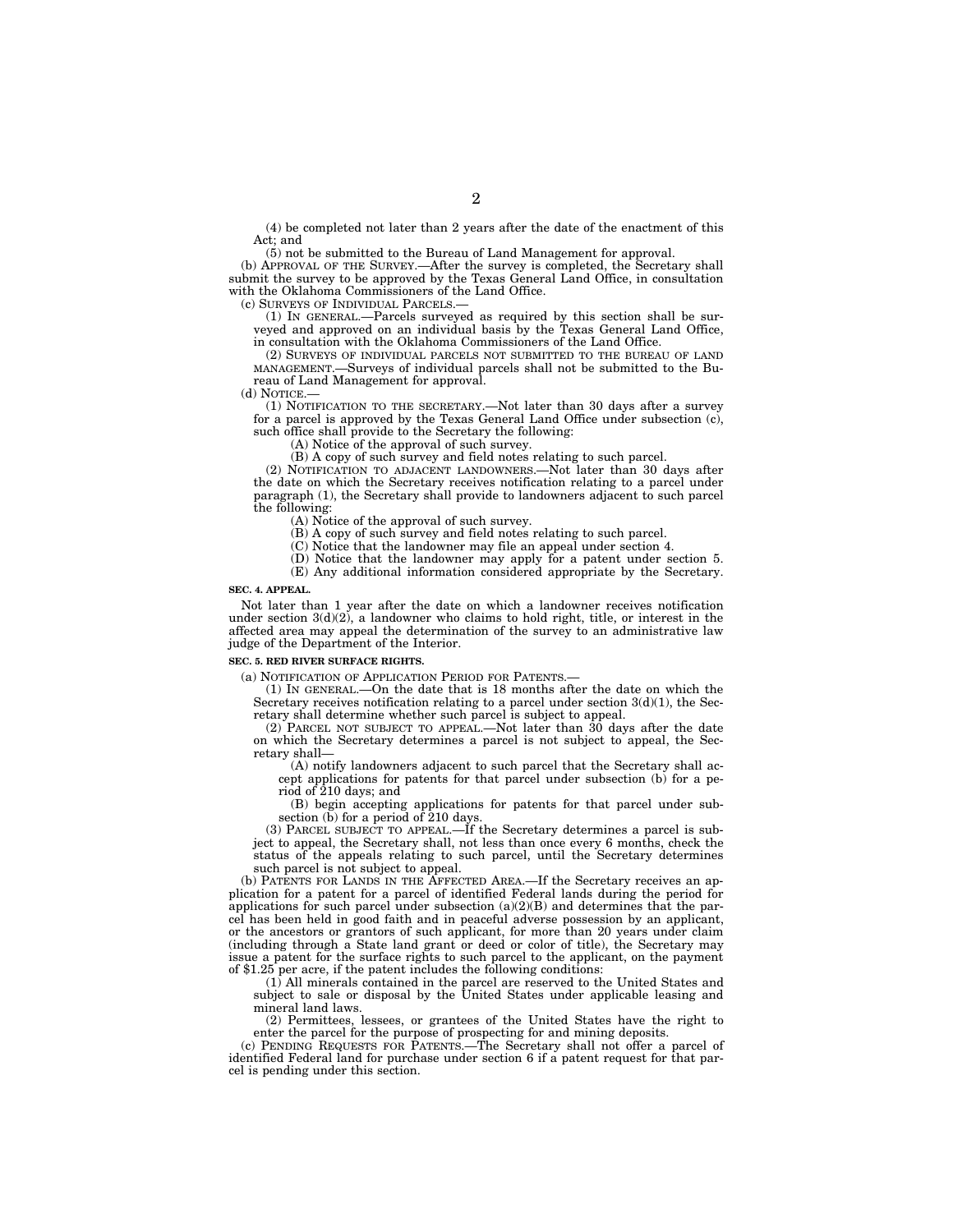(a) RIGHT OF REFUSAL.—

(1) OFFERS TO PURCHASE.—After the expiration of the period for applications under section  $5(a)(2)(B)$ , the Secretary shall offer for purchase for a period of 60 days for each right of refusal—

(A) the surface rights to the remaining identified Federal lands located north of the vegetation line of the South Bank to—

(i) the adjacent owner of land located in Oklahoma to the north with the first right of refusal;

(ii) if applicable, the adjacent owner of land located in Texas to the south with the second right of refusal;

(iii) if applicable, the adjacent owner of land located to the east with the third right of refusal; and

(iv) if applicable, the adjacent owner of land located to the west with the fourth right of refusal; and

(B) the surface rights to the remaining identified Federal lands located south of the vegetation line of the South Bank to—

(i) the adjacent owner of land located in Texas to the south with the first right of refusal;

(ii) if applicable, the adjacent owner of land located in Oklahoma to the north with the second right of refusal;

(iii) if applicable, the adjacent owner of land located to the east with the third right of refusal; and

(iv) if applicable, the adjacent owner of land located to the west with the fourth right of refusal.

(2) REMAINING IDENTIFIED FEDERAL LANDS DEFINED.—In this subsection, the term ''remaining identified Federal lands'' means any parcel of identified Federal lands—

(A) not subject to appeal under section 4;

(B) not determined by an administrative law judge of the Department of the Interior or a Federal court to be the property of an adjacent landowner; and

(C) not patented or subject to a pending request for a patent under section 5.

(b) DISPOSAL BY COMPETITIVE SALE.—If a parcel offered under subsection (a) is not purchased, the Secretary shall offer the parcel for disposal by competitive sale for not less than fair market value as determined by an appraisal conducted in accordance with nationally recognized appraisal standards, including the Uniform Appraisal Standards for Federal Land Acquisitions and the Uniform Standards of Professional Appraisal Practice.

(c) CONDITIONS OF SALE.—The sale of a parcel under this section shall be subject to—

(1) the condition that all minerals contained in the parcel are reserved to the United States and subject to sale or disposal by the United States under applicable leasing and mineral land laws;

(2) the condition that permittees, lessees, or grantees of the United States have the right to enter the parcel for the purpose of prospecting for and mining deposits; and

(3) valid existing State, tribal, and local rights.

(d) REPORT.—Not later than 5 years after the date on which the survey is approved, the Secretary shall submit to the Committee on Natural Resources of the House of Representatives and the Committee on Energy and Natural Resources of the Senate a list of the parcels of identified Federal lands that have not been sold under subsection (b) and a description of the reasons such parcels were not sold.

#### **SEC. 7. RESOURCE MANAGEMENT PLAN.**

The Secretary may not treat a parcel of identified Federal lands as Federal land for the purposes of a resource management plan if the treatment of such parcel does not comply with the provisions of this Act.

#### **SEC. 8. CONSTRUCTION.**

(a) LANDS LOCATED NORTH OF THE SOUTH BANK BOUNDARY LINE.—Nothing in this Act shall be construed to modify the interest of Texas or Oklahoma or sovereignty rights of any federally recognized Indian tribe over lands located to the north of the South Bank boundary line as established by the survey.

(b) PATENTS UNDER THE COLOR OF TITLE ACT.—Nothing in this Act shall be construed to modify land patented under the Act of December 22, 1928 (Public Law 70– 645; 45 Stat. 1069; 43 U.S.C. 1068; commonly known as the Color of Title Act), before the date of the enactment of this Act.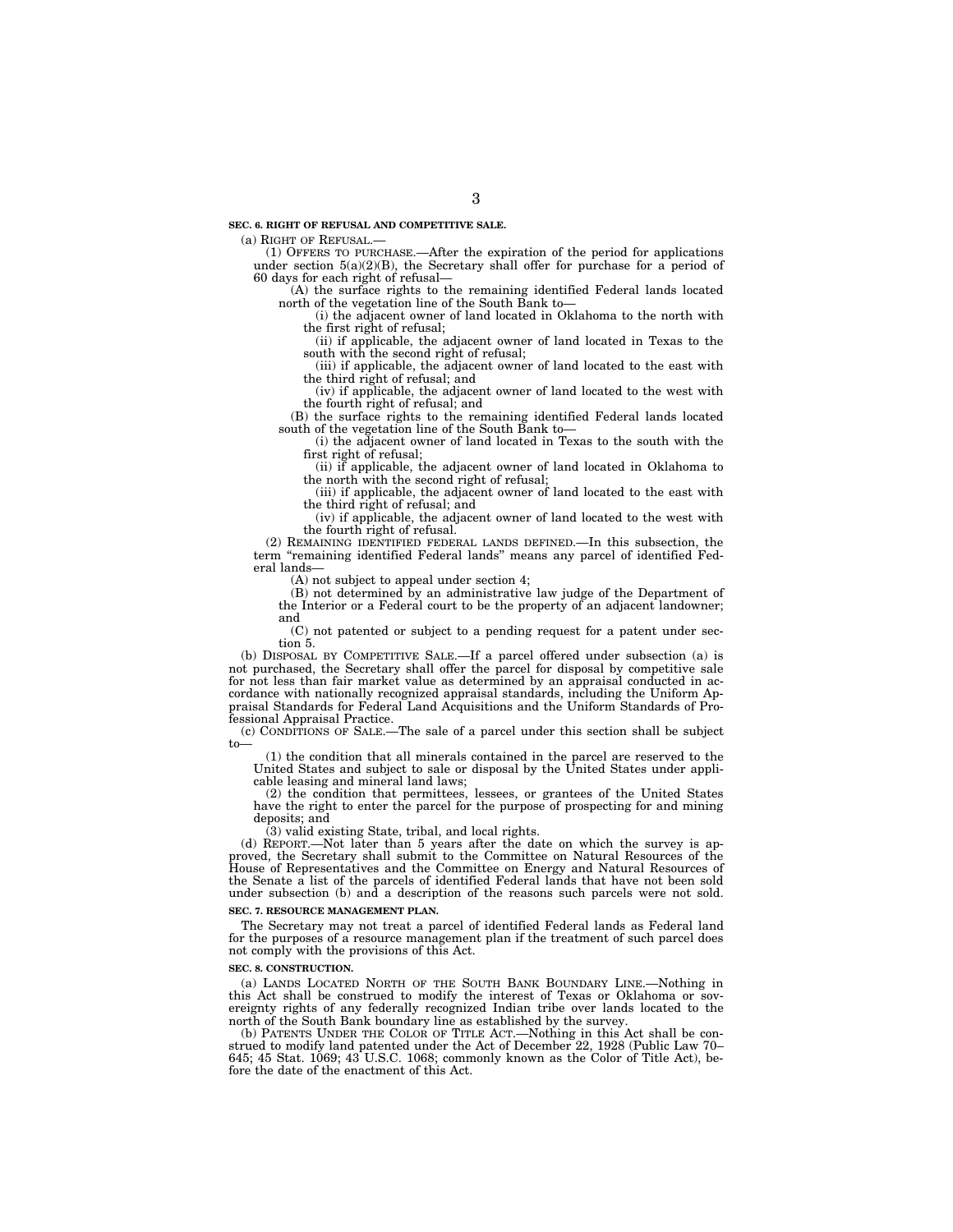(c) RED RIVER BOUNDARY COMPACT.—Nothing in this Act shall be construed to modify the Red River Boundary Compact as enacted by the States of Texas and Oklahoma and consented to by the United States Congress by Public Law 106-288 (114 Stat. 919).

### **SEC. 9. DEFINITIONS.**

In this Act:

(1) AFFECTED AREA.—The term ''affected area'' means lands along the approximately 116-mile stretch of the Red River from its confluence with the North Fork of the Red River on the west to the 98th meridian on the east between the States of Texas and Oklahoma.

(2) GRADIENT BOUNDARY SURVEY METHOD.—The term ''gradient boundary survey method'' means the measurement technique used to locate the South Bank boundary line under the methodology established in *Oklahoma* v. *Texas*, 261 U.S. 340 (1923) (recognizing that the boundary line between the States of Texas and Oklahoma along the Red River is subject to change due to erosion and accretion).

(3) IDENTIFIED FEDERAL LANDS.—The term ''identified Federal lands'' means the lands in the affected area from the South Bank boundary line north to the medial line of the Red River as identified pursuant to this Act.

(4) SECRETARY.—The term ''Secretary'' means the Secretary of the Interior, acting through the Director of the Bureau of Land Management.

(5) SOUTH BANK.—The term ''South Bank'' means the water-washed and relatively permanent elevation or acclivity, commonly called a cut bank, along the southerly or right side of the Red River which separates its bed from the adjacent upland, whether valley or hill, and usually serves to confine the waters within the bed and to preserve the course of the river (as specified in the fifth paragraph of *Oklahoma* v. *Texas*, 261 U.S. 340 (1923)).

(6) SOUTH BANK BOUNDARY LINE.—The term ''South Bank boundary line'' means the boundary between Texas and Oklahoma identified through the gradient boundary survey method (as specified in the sixth and seventh paragraphs of *Oklahoma* v. *Texas*, 261 U.S. 340 (1923)).

(7) SURVEY.—The term "survey" means the survey required by section  $3(a)$ . (8) VEGETATION LINE.—The term ''vegetation line'' means the visually identifiable continuous line of vegetation that is adjacent to the portion of the riverbed kept practically bare of vegetation by the natural flow of the river and is continuous with the vegetation beyond the riverbed.

#### PURPOSE OF THE BILL

The purpose of H.R. 2130 is to provide legal certainty to property owners along the Red River in Texas.

### BACKGROUND AND NEED FOR LEGISLATION

Confusion and dispute over the Texas-Oklahoma border has been ongoing for over 200 years. Under the Louisiana Purchase in 1803, the United States bought from France land that included the riverbed of the Red River. Subsequent treaties between the United States and Spain, Mexico, and the Republic of Texas confirmed that the boundary between the Texas and Oklahoma was the south bank of the River. In 1867, the U.S. signed a treaty with the Kiowa, Comanche, and Apache Tribes that designated a reservation north of the ''middle of the main channel'' of the Red River between the 98th Meridian and the North Fork. Congress later disposed of the reservation and created a grazing reserve that was ultimately disposed of in 1906. However, since the southern boundary of the reservation and grazing reserve was defined as the ''middle of the main channel,'' the land between the medial line of the River and the south bank remained as federal land.

After oil was discovered in an area around the Red River, Oklahoma brought suit against Texas in 1919 to determine the common boundary. In a 1923 decision and decree, the U.S. Supreme Court adopted the gradient boundary survey method for determining the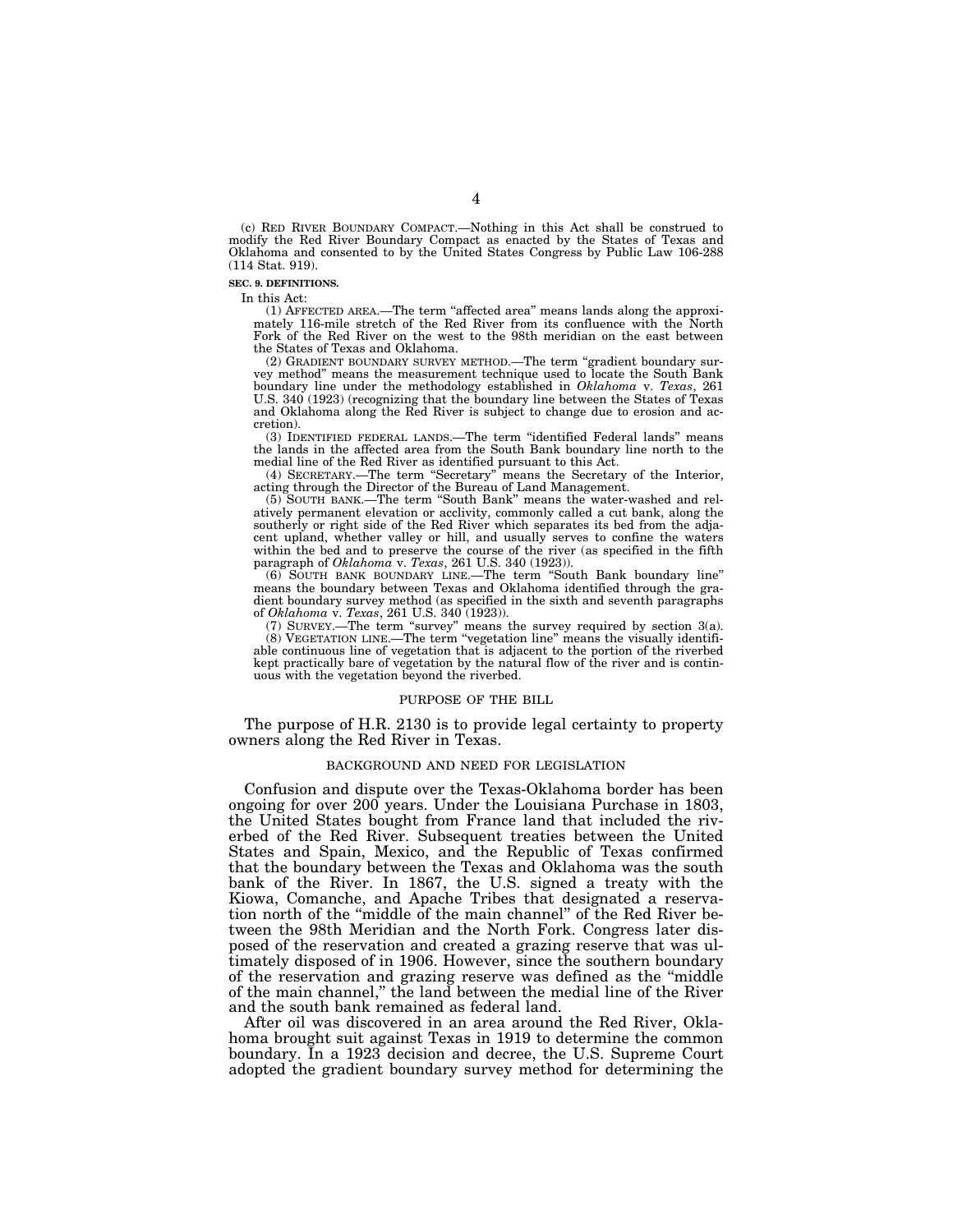boundary between Texas and Oklahoma. *Oklahoma v. Texas, 261 U.S. 340.* According to this decision, the gradient boundary is on and along the south bank at the average or mean level of the waters when they reach and wash the bank without overflowing it. In unique areas where there is no well-defined cut bank, but only a gradual incline from the sand bed of the River to the upland, the boundary is a line conforming to the mean level of the water when at other places in that vicinity they reach and wash the cut bank without overflowing it.

In 2000, House Joint Resolution 72, which codified the *Red River Boundary Compact* agreed to by Texas and Oklahoma, was signed into law. The purpose of the compact was to establish a visible boundary between the two states that would resolve jurisdictional and sovereignty disputes issues. The compact set the political boundary as the vegetation line on the south bank of the Red River. While the compact does not affect land ownership, it is widely accepted that the vegetative line and the gradient boundary can be relatively the same or at least within feet of each other.

Accretion, erosion, and avulsion have gradually altered the course and location of the Red River in the area subject to this bill. Accretion can be generally defined as the deposit of soil along the bank or bed of a river and erosion is the removal of soil from the banks or bed of a river. Legally, a landowner is allowed to keep the accretions attached to his or her land but loses title to eroded lands. An avulsion is the sudden change in a channel of a boundary river that can be caused through natural events or as a result from human activity. When this sudden change occurs, the boundary remains where it was before the avulsion event. The decree rendered in the 1923 U.S. Supreme Court decision explicitly addresses accretion, erosion, and avulsion and recognized that the boundary between Texas and Oklahoma would continually move with the River through accretion and erosion but not through avulsion.

The Bureau of Land Management (BLM) is currently updating its Oklahoma, Kansas, and Texas Resource Management Plan (RMP), which covers the 116-mile stretch of the Red River subject to this bill. BLM estimates this revision will be finalized in January 2018. BLM originally stated there are an estimated 90,000 acres of land along this stretch of the River that may be considered public domain and managed as federal land. BLM has since reduced this estimate to at most 30,000 acres, of which only 6,402 acres have been actually surveyed.

These statements and the pending RMP revision have caused great concern among local landowners and others that the federal government is claiming to own land which was previously deeded to individual citizens. Most landowners along the River are now unsure if the land that they have held title to and have paid taxes on, in many cases for generations, will remain in their families or be subject to federal ownership and management. Further, the entire 116-mile stretch of the Red River at question has never been surveyed by BLM, and the method used to survey small stretches of the River strays widely from the accepted gradient boundary survey method established by the 1923 U.S. Supreme Court decision and decree. BLM's surveys have been contested by landowners, county officials, the Texas General Land Office (GLO), and others.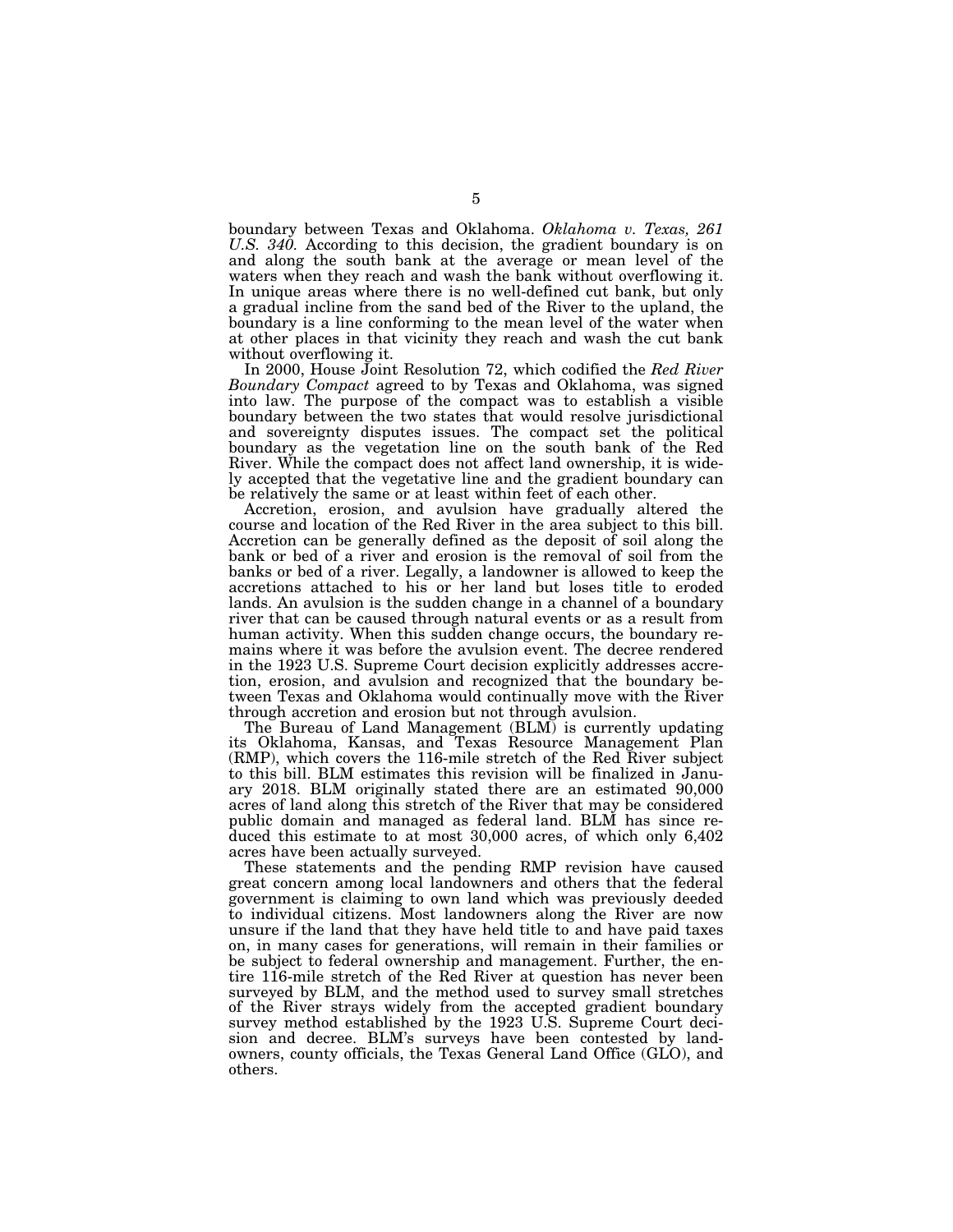This bill attempts to make clear who actually holds title to the land at question. To do so, H.R. 2130 requires BLM to disclaim any right, title, and interest to certain lands along a 116-mile stretch of the River located south of the south bank boundary line of the River. BLM is also required to commission a survey of the entire stretch of contested land along the River using the gradient boundary survey method developed and backed by the U.S. Supreme Court. The survey must also be conducted by Licensed State Land Surveyors and approved by the Texas GLO. Landowners are allowed to appeal further public domain claims by BLM through an Administrative Law Judge. BLM is prevented from treating parcels in the affected area as federal land under any RMP until the survey has been completed and approved and the parcels are no longer subject to further appeal. BLM is required to sell off the surface rights of the remaining federally-owned land at fair market value after the proper boundary line is located and settled and submit to Congress a list of federal lands that have not been sold and the reasons why. The bill also explicitly states that the interest of the states and the sovereignty rights of the federally recognized Indian tribes north of the Texas state boundary line will not be affected.

During Committee consideration of the bill, Chairman Rob Bishop offered an Amendment in the Nature of a Substitute (ANS), which was approved by voice vote. The ANS makes technical and conforming changes, clarifies aspects of the survey and appeals procedure, requires the Texas GLO to approve the survey in consultation with the Commissioners of the Land Office in Oklahoma, ensures that the bill does not modify the Red River Boundary Compact, and allows land parcels to be surveyed and approved on an individual basis. The ANS also allows landowners to file for a modified Color-of-Title Act land patent request and sets forth procedures on the first and subsequent rights of refusal for adjacent Oklahoma and Texas landowners.

A previous version of this bill, H.R. 4979, the Red River Private Property Protection Act, also authored by Congressman Mac Thornberry, was considered by the Natural Resources Committee during the 113th Congress. The Subcommittee on Public Lands and Environmental Regulation held a hearing on the bill, and it was favorably reported to the House of Representatives by voice vote (House Report 113–700).

## COMMITTEE ACTION

H.R. 2130 was introduced on April 30, 2015, by Congressman Mac Thornberry (R–TX). The bill was referred to the Committee on Natural Resources, and within the Committee to the Subcommittee on Federal Lands. On September 9, 2015, the Natural Resources Committee met to consider the bill. The Subcommittee was discharged by unanimous consent. Congressman Rob Bishop (R–UT) offered an amendment in the nature of a substitute. The amendment was adopted by voice vote. On September 10, 2015, the bill, as amended, was ordered favorably reported to the House of Representatives by bipartisan roll call vote of 21 to 11, as follows: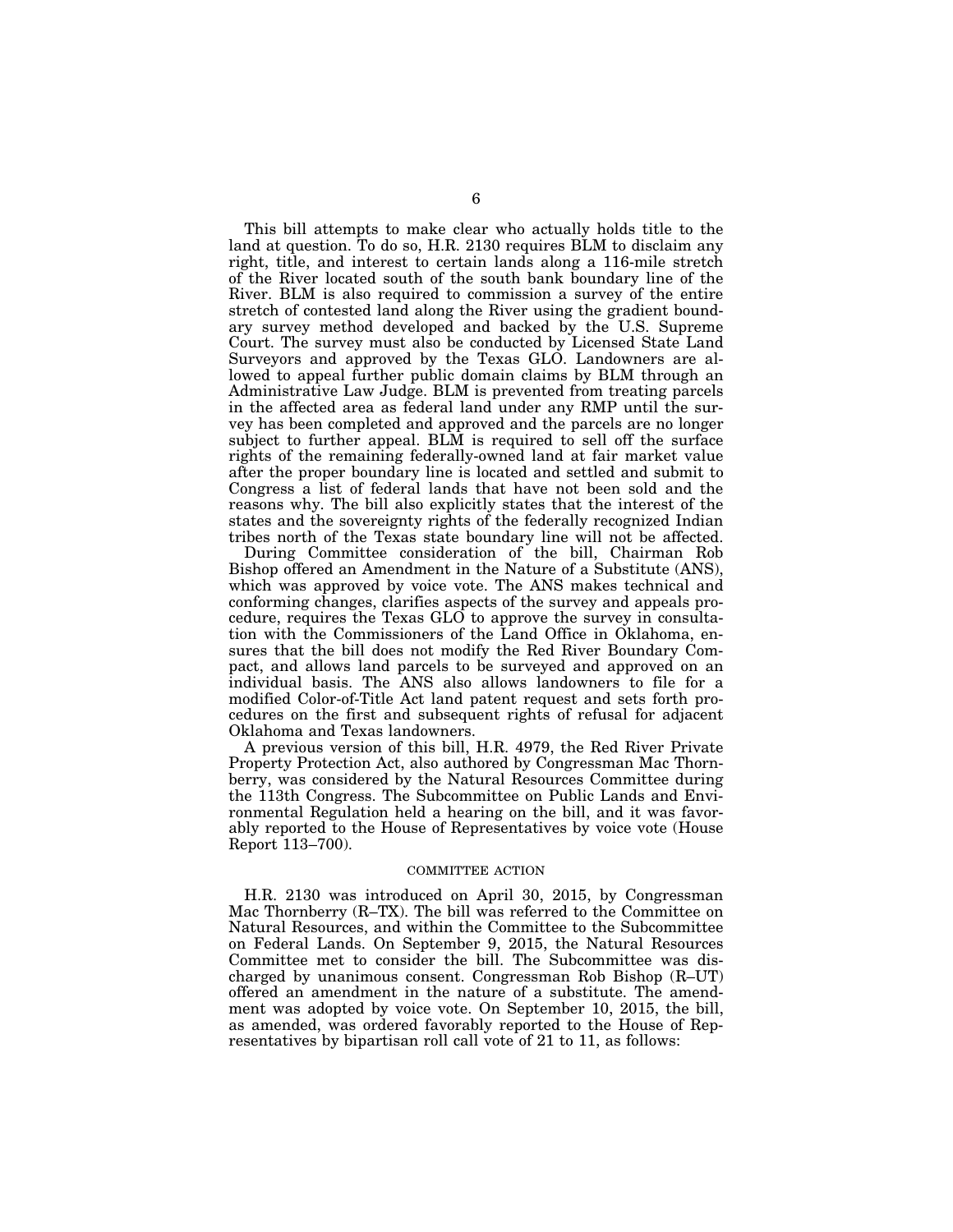# **Committee on Natural Resources** U.S. House of Representatives 114th Congress

Date: 09-10-15

Recorded Vote # 5

Meeting on / Amendment on: On favorably reporting II.R. 2130 (Rep. Mac Thornberry), "Red River Private Property Protection Act"

| <b>MEMBERS</b>                  | <b>Yes</b> | N <sub>0</sub> | Pres | <b>MEMBERS</b>    | Yes      | No           | Pres |
|---------------------------------|------------|----------------|------|-------------------|----------|--------------|------|
| Mr. Bishop, UT, Chairman        | X          |                |      | Mr. LaMalfa, CA   | X        |              |      |
| Mr.Grijalva, AZ, Ranking Member |            | X              |      | Mrs. Dingell, MI  |          | X            |      |
| Mr. Young, AK                   | X          |                |      | Mr. Denham, CA    | X        |              |      |
| Mrs. Napolitano, CA             |            | X              |      | Mr. Gallego, AZ   |          | Х            |      |
| Mr. Gohmert, TX                 | X          |                |      | Mr. Cook, CA      | $\bf{X}$ |              |      |
| Mrs. Bordallo, Guam             | X          |                |      | Mrs. Capps, CA    |          |              |      |
| Mr. Lamborn, CO                 |            |                |      | Mr. Westerman, AR | X        |              |      |
| Mr. Costa, CA                   |            |                |      | Mr. Polis, CO     |          | X            |      |
| Mr. Wittman, VA                 | X          |                |      | Mr. Graves, LA    |          |              |      |
| Mr. Sablan, CNMI                |            |                |      | Mr. Clay, MO      |          | X            |      |
| Mr. Fleming, LA                 | Х          |                |      | Mr. Newhouse, WA  |          |              |      |
| Mrs. Tsongas, MA                |            | X              |      | Mr. Zinke, MT     | Х        |              |      |
| Mr. McClintock, CA              |            |                |      | Mr. Hice, GA      | Х        |              |      |
| Mr. Peirluisi, Puerto Rico      |            |                |      | Ms. Radewagen, AS | X        |              |      |
| Mr. Thompson, PA                | X          |                |      | Mr. MacArthur, NJ | X        |              |      |
| Mr. Huffman, CA                 |            | X              |      | Mr. Mooney, WV    | X        |              |      |
| Mrs. Lummis, WY                 | X          |                |      | Mr. Hardy, NV     |          |              |      |
| Mr. Ruiz, CA                    |            | X              |      |                   |          |              |      |
| Mr. Benishek, MI                | X          |                |      |                   |          |              |      |
| Mr. Lowenthal, CA               |            | X              |      |                   |          |              |      |
| Mr. Duncan, SC                  | Х          |                |      |                   |          |              |      |
| Mr. Cartwright, PA              |            | Х              |      |                   |          |              |      |
| Mr. Gosar, AZ                   | Х          |                |      |                   |          |              |      |
| Mr. Beyer, VA                   |            |                |      |                   |          |              |      |
| Mr. Labrador, ID                | Х          |                |      |                   |          |              |      |
| Mrs. Torres, CA                 |            |                |      | TOTALS            | 21       | $\mathbf{1}$ |      |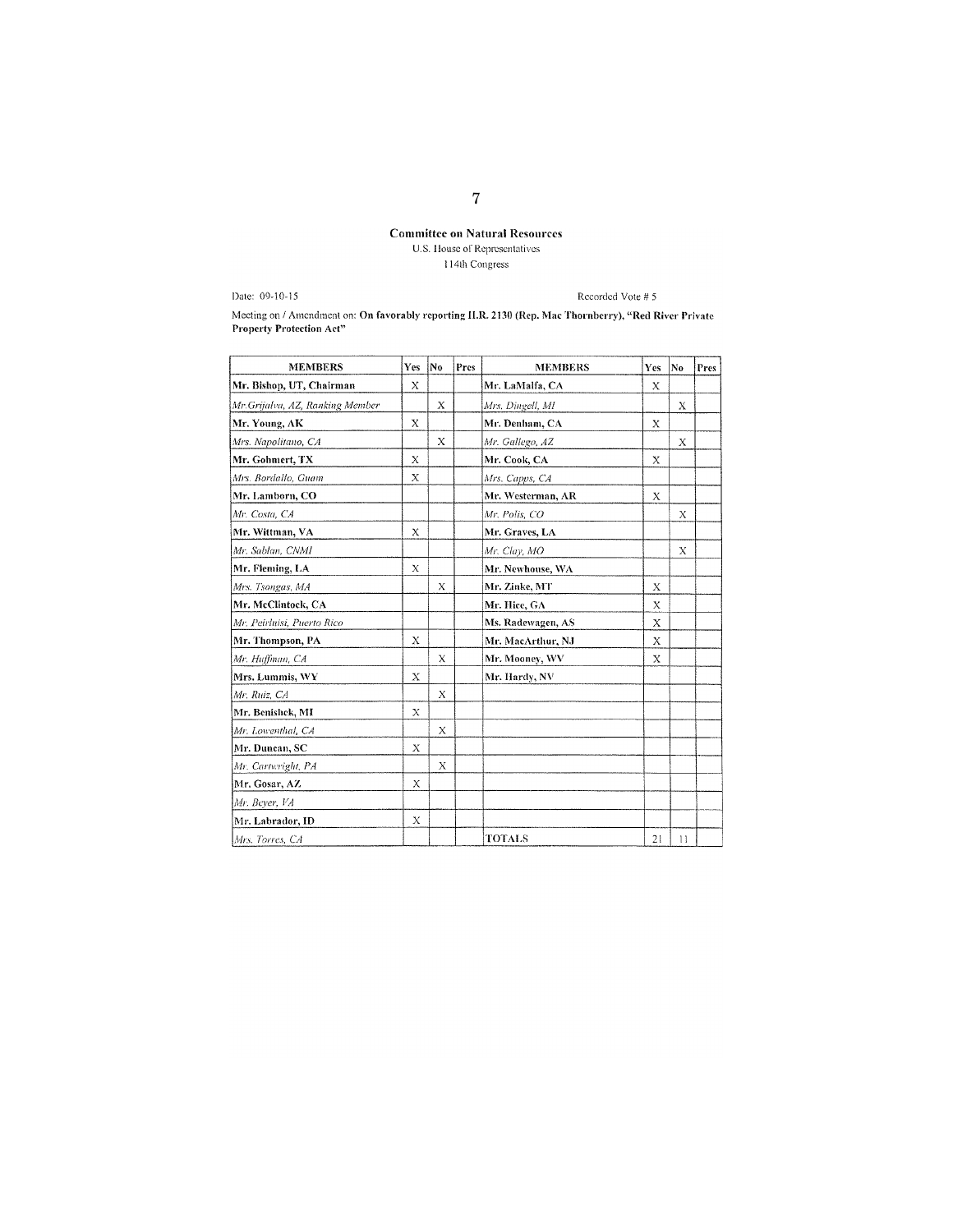# COMMITTEE OVERSIGHT FINDINGS AND RECOMMENDATIONS

Regarding clause  $2(b)(1)$  of rule X and clause  $3(c)(1)$  of rule XIII of the Rules of the House of Representatives, the Committee on Natural Resources' oversight findings and recommendations are reflected in the body of this report.

## COMPLIANCE WITH HOUSE RULE XIII

1. Cost of Legislation. Clause 3(d)(1) of rule XIII of the Rules of the House of Representatives requires an estimate and a comparison by the Committee of the costs which would be incurred in carrying out this bill. However, clause  $3(d)(2)(B)$  of that Rule provides that this requirement does not apply when the Committee has included in its report a timely submitted cost estimate of the bill prepared by the Director of the Congressional Budget Office under section 402 of the Congressional Budget Act of 1974. Under clause 3(c)(3) of rule XIII of the Rules of the House of Representatives and section 403 of the Congressional Budget Act of 1974, the Committee has received the following cost estimate for this bill from the Director of the Congressional Budget Office:

# *H.R. 2130—Red River Private Property Protection Act*

Summary: H.R. 2130 would establish a process under which the Bureau of Land Management (BLM) would dispose of roughly 30,000 acres of federal land along the border between Texas and Oklahoma. As part of that process, the bill would require BLM to commission a survey of a 116-mile segment of the Red River and about 160 tracts of land adjacent to the river.

CBO estimates that enacting the bill would increase net offsetting receipts, which are treated as reductions in direct spending, by \$5 million over the 2018–2025 period; therefore, pay-as-you-go procedures apply. Enacting H.R. 2130 would not affect revenues. In addition, based on information provided by BLM and the Texas General Land Office, CBO estimates that implementing the bill would cost \$2 million over the 2016–2020 period, assuming appro-

priation of the necessary amounts.<br>CBO estimates that enacting H.R. 2130 would not increase net direct spending or on-budget deficits by more than \$5 billion in any of the four consecutive 10-year periods beginning in 2026.

H.R. 2130 contains no intergovernmental or private-sector mandates as defined in the Unfunded Mandates Reform Act (UMRA) and would impose no costs on state, local, or tribal governments.

Estimated cost to the Federal Government: The estimated budgetary effect of H.R. 2130 is shown in the following table. The costs of this legislation fall within budget function 300 (natural resources and environment).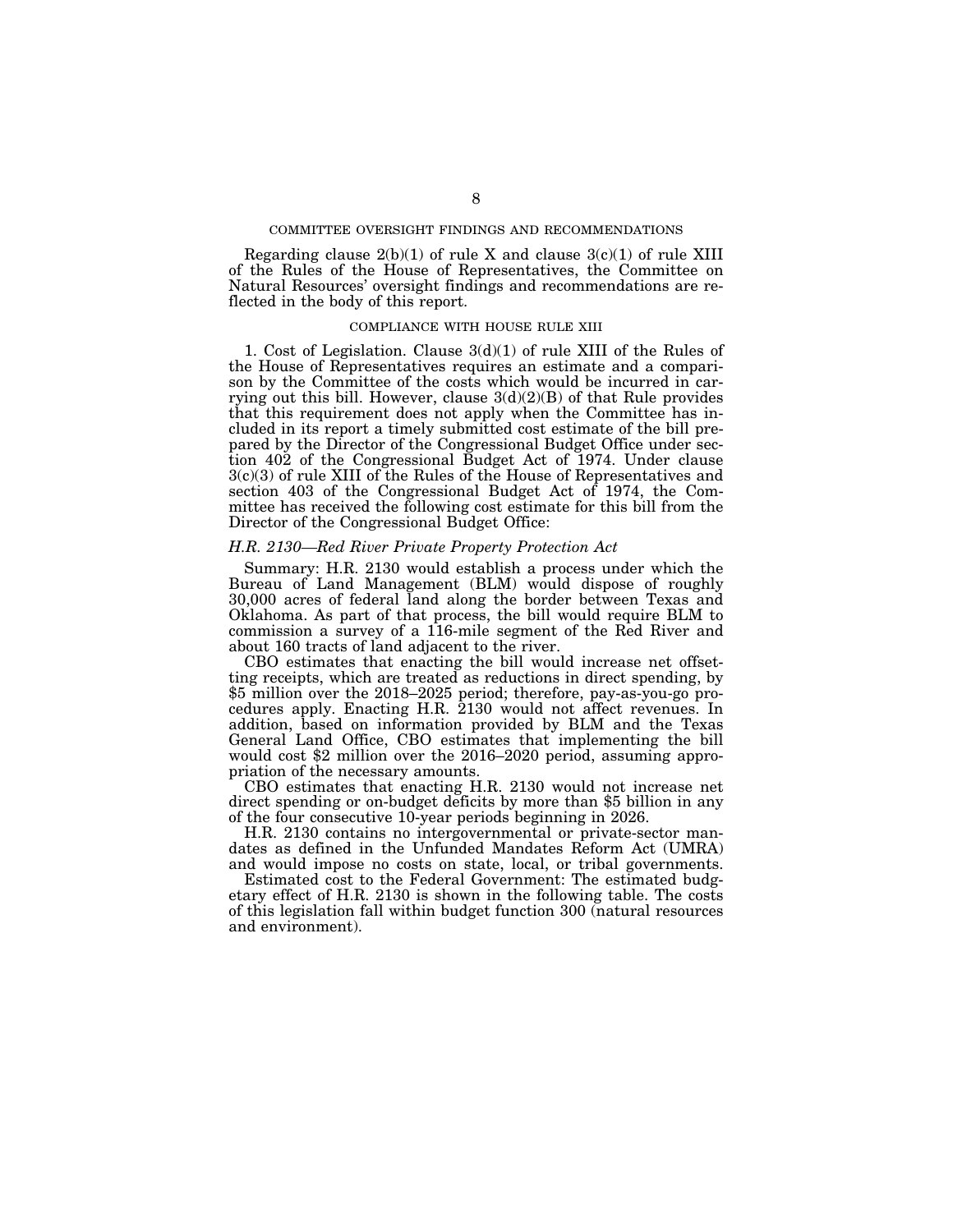|                              |      |           |                |                           |                          | By fiscal year, in millions of dollars- |                          |                          |                          |      |                          |                          |
|------------------------------|------|-----------|----------------|---------------------------|--------------------------|-----------------------------------------|--------------------------|--------------------------|--------------------------|------|--------------------------|--------------------------|
|                              | 2016 | 2017      | 2018           | 2019                      | 2020                     | 2021                                    | 2022                     | 2023                     | 2024                     | 2025 | 2016-2020                | $2016 - 202$             |
|                              |      |           |                | CHANGES IN DIRECT SPENDIN |                          |                                         |                          |                          |                          |      |                          |                          |
| Discounted Land Sales        |      |           |                |                           |                          |                                         |                          |                          |                          |      |                          |                          |
|                              |      |           |                |                           |                          |                                         |                          |                          |                          |      |                          |                          |
|                              |      |           |                |                           |                          |                                         |                          |                          |                          |      |                          |                          |
| Fair Market Value Land Sales |      |           |                |                           |                          |                                         |                          |                          |                          |      |                          |                          |
|                              |      |           |                | I                         | I                        | Ï                                       | $\overline{\phantom{a}}$ | Ï                        |                          |      | ï                        |                          |
|                              |      |           | $\overline{1}$ | $\overline{\phantom{a}}$  | $\overline{\phantom{a}}$ | $\overline{1}$                          | $\overline{\phantom{a}}$ | $\overline{\phantom{a}}$ | $\overline{1}$           | Í    | ĩ                        | Ī                        |
| Total Changes                |      |           |                |                           |                          |                                         |                          |                          |                          |      |                          |                          |
|                              |      |           | Ï              | $\overline{\phantom{a}}$  | $\overline{\phantom{a}}$ | $\overline{\phantom{a}}$                | Ï                        | Ī                        | $\overline{\phantom{a}}$ | Ï    | $\overline{\phantom{a}}$ | $\overline{\phantom{a}}$ |
|                              |      |           | $\overline{1}$ | $\overline{1}$            | I                        | $\overline{1}$                          | $\overline{\phantom{a}}$ | Ī                        | ī                        | ť    | í                        | Í                        |
|                              |      | CHANGES I |                | N SPENDING SUBJECT TV     |                          |                                         |                          |                          |                          |      |                          |                          |
|                              |      |           |                |                           |                          |                                         |                          |                          |                          |      |                          |                          |
|                              |      |           |                |                           |                          |                                         |                          |                          |                          |      |                          |                          |
|                              |      |           |                |                           |                          |                                         |                          |                          |                          |      |                          |                          |

Note: Components may not sum to totals because of rounding; \* = less than \$500,000. Note: Components may not sum to totals because of rounding; \* = less than \$500,000.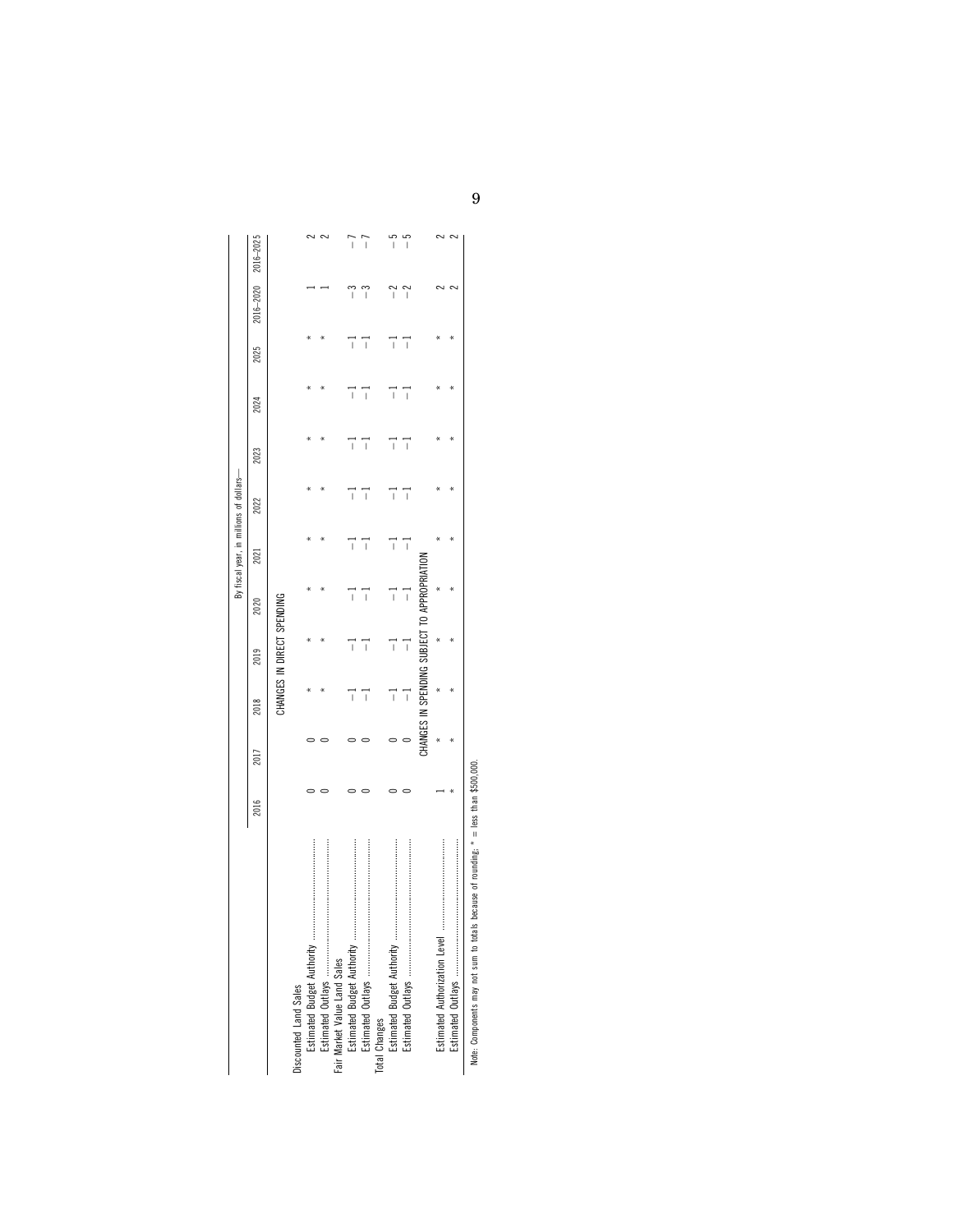Basis of estimate: For this estimate, CBO assumes that the legislation will be enacted in 2016 and that the necessary amounts will be appropriated for each fiscal year.

# *Direct spending*

CBO estimates that enacting H.R. 2130 would increase net off- setting receipts by \$5 million over the 2018–2025 period. That estimate includes two components: provisions authorizing BLM to convey certain federal lands to private citizens for \$1.25 an acre would reduce offsetting receipts by roughly \$2 million over that period; provisions requiring the BLM to sell federal lands for fair market value would increase offsetting receipts by \$7 million over that period.

Red River Boundary. A series of treaties in the early 1800s established the south bank of the Red River as the southern border between the United States and what is now the state of Texas. In 1867, the federal government established the Kiowa-Comanche-Apache Reservation in what is now the state of Oklahoma and set the southern border of the reservation as the center of the Red River. Any land located between the center of the river and the southern bank remained federal land.

Over time, the path of the river shifted, exposing lands that were once regularly submerged. For decades, parcels of land, primarily south of the river's new southern bank, were sold to individuals in Oklahoma and Texas. Some individuals who obtained deeds to the affected parcels built structures and paid taxes on them. However, in the early 1980s, a U.S. District Court reestablished that private property in Oklahoma extended to the center of the river as it flowed in the 1800s while private property in Texas extended to the southern bank of the river as it flowed at that time. As a result, some of the land that was occupied by private landowners was awarded to other landowners across the river while other land was reclaimed as federal land under the jurisdiction of BLM.

Discounted Land Sales. Under the Color of Title Act, individuals can acquire clear title to up to 160 acres of federal land if they hold title to the land, were unaware that title to the land was originally vested in the federal government, and meet certain other conditions. The act requires that individuals pay fair market value for acquired lands; however, the estimated value may be reduced to account for several factors, including improvements made on the land and property taxes paid. The minimum cost to acquire lands under the Color of Title Act is \$1.25 per acre.

Under current law, CBO estimates that 20,000 acres of federal land along the Red River are occupied by private landowners and owners of about 50 percent of that land  $(10,000)$  acres) meets the conditions necessary to be acquired under the Color of Title Act. We also estimate that owners of about 80 percent of the land eligible to be acquired (8,000 acres) will complete their claims. Finally, we estimate, based on the amounts paid to acquire lands under that act in recent years, that landowners will pay about \$200 an acre (roughly 15 percent of the estimated fair market value), on average, to acquire the affected lands. As a result, CBO estimates that, BLM will collect offsetting receipts totaling roughly \$2 million over the 2018–2025 period from individuals acquiring land under the Color of Title Act.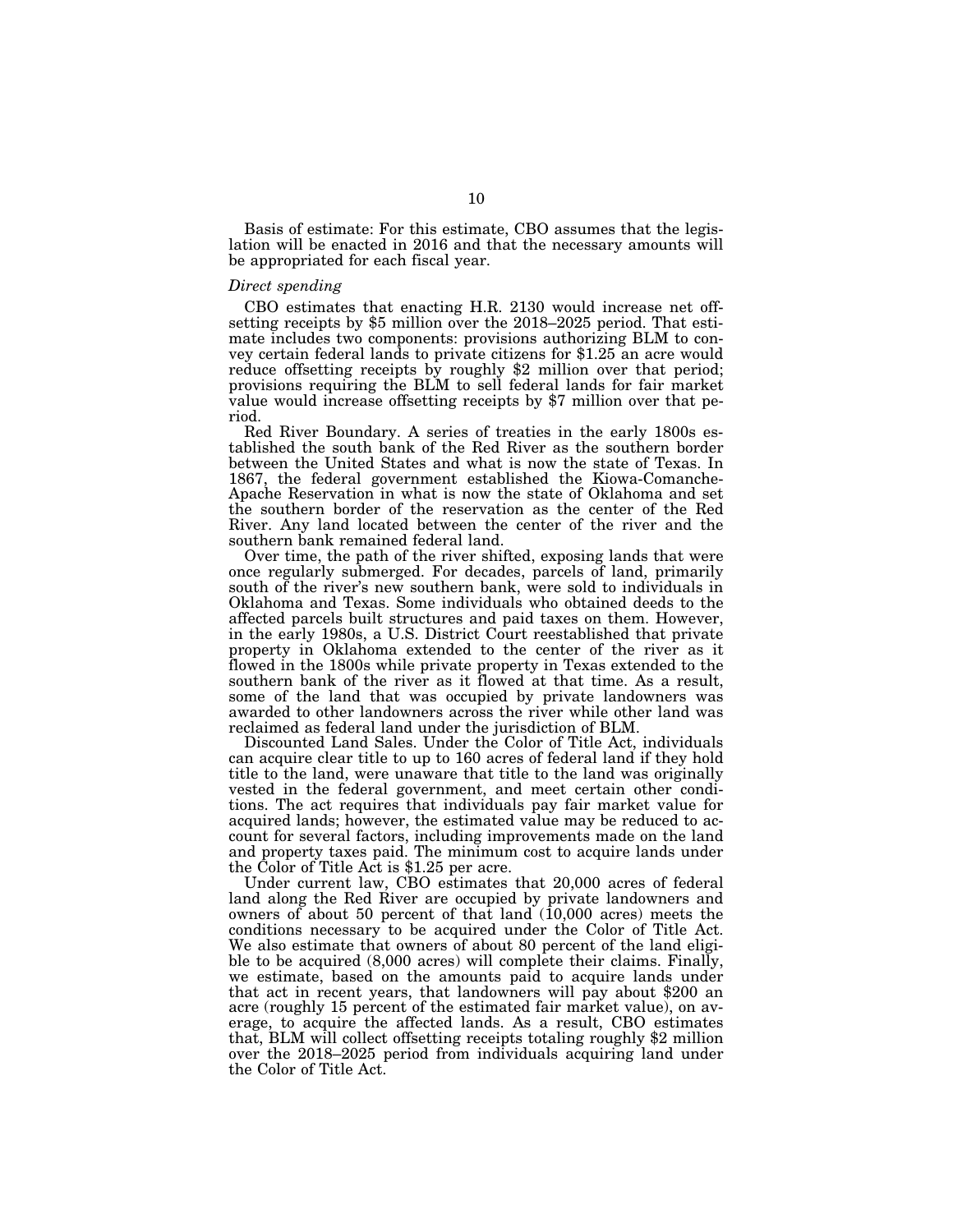Section 5 would require BLM to convey federal lands to private landowners who seek to acquire title and meet conditions similar to those required under the Color of Title Act. The bill would require landowners to pay \$1.25 an acre (less than one-tenth of one percent of the estimated fair market value) to acquire the affected lands and, unlike the Color of Title Act, would not cap the number of acres a landowner could acquire at that price. CBO expects that eliminating the cap would make roughly 75 percent of the privately-occupied federal lands (15,000 acres) eligible for purchase at \$1.25 per acre. We also expect that the lower price would increase the amount of land purchased to 95 percent of that amount (14,250 acres). Therefore, CBO estimates that, under section 5, BLM would collect offsetting receipts totaling roughly \$20,000 over the 2018– 2025 period. On net, CB0 estimates that enacting the bill would reduce the amount of offsetting receipts BLM would collect from selling land at discounted prices by \$2 million over the 2018–2025 period.

Fair Market Value Land Sales. Under the Federal Land Policy and Management Act (FLPMA), BLM has the authority to dispose of federal lands in accordance with an approved land use plan. The agency is currently drafting a new plan that will determine how federal lands along the Red River will be administered. Based on information provided by BLM, CBO expects that the agency will probably identify all 30,000 acres of federal land along the river for disposal when its plan is completed in 2018.

Under current law, CBO estimates that BLM could sell about 22,000 acres of federal land along the Red River (the land remaining after conveyances under the Color of Title Act) at fair market value beginning in 2018. We also estimate, based on the value of similar lands in the area, that the fair market value of the affected lands would average about \$1,500 an acre. Thus, CBO estimates that BLM could collect offsetting receipts from land sales along the Red River totaling up to \$33 million over the 2018–2025 period. However, because we are uncertain about the actions BLM will take under the pending resource management plan, CBO estimates, after considering a range of possible outcomes, that the agency will collect receipts totaling about \$17 million over that period.

Section 6 would require BLM to sell at fair market value all lands along the Red River that are not sold at a discount under section 5. CBO estimates that, under the bill, the agency would sell roughly 16,000 acres of federal land at an average price of \$1,500 an acre. Thus, CBO estimates that, under the bill, BLM would generate offsetting receipts from the sale of federal land along the river totaling \$24 million over the 2018–2025 period. On net, CBO estimates that conducting the land sales required under section 6 would increase offsetting receipts by \$7 million over that period.

### *Spending subject to appropriation*

H.R. 2130 would require BLM to commission a survey of a 116 mile segment of the Red River and about 160 tracts of land adjacent to the river. Based on information provided by the Texas General Land Office, the entity that would oversee the survey, CBO estimates that conducting the survey would cost roughly \$1 million over the 2016–2017 period. In addition, CBO estimates, based on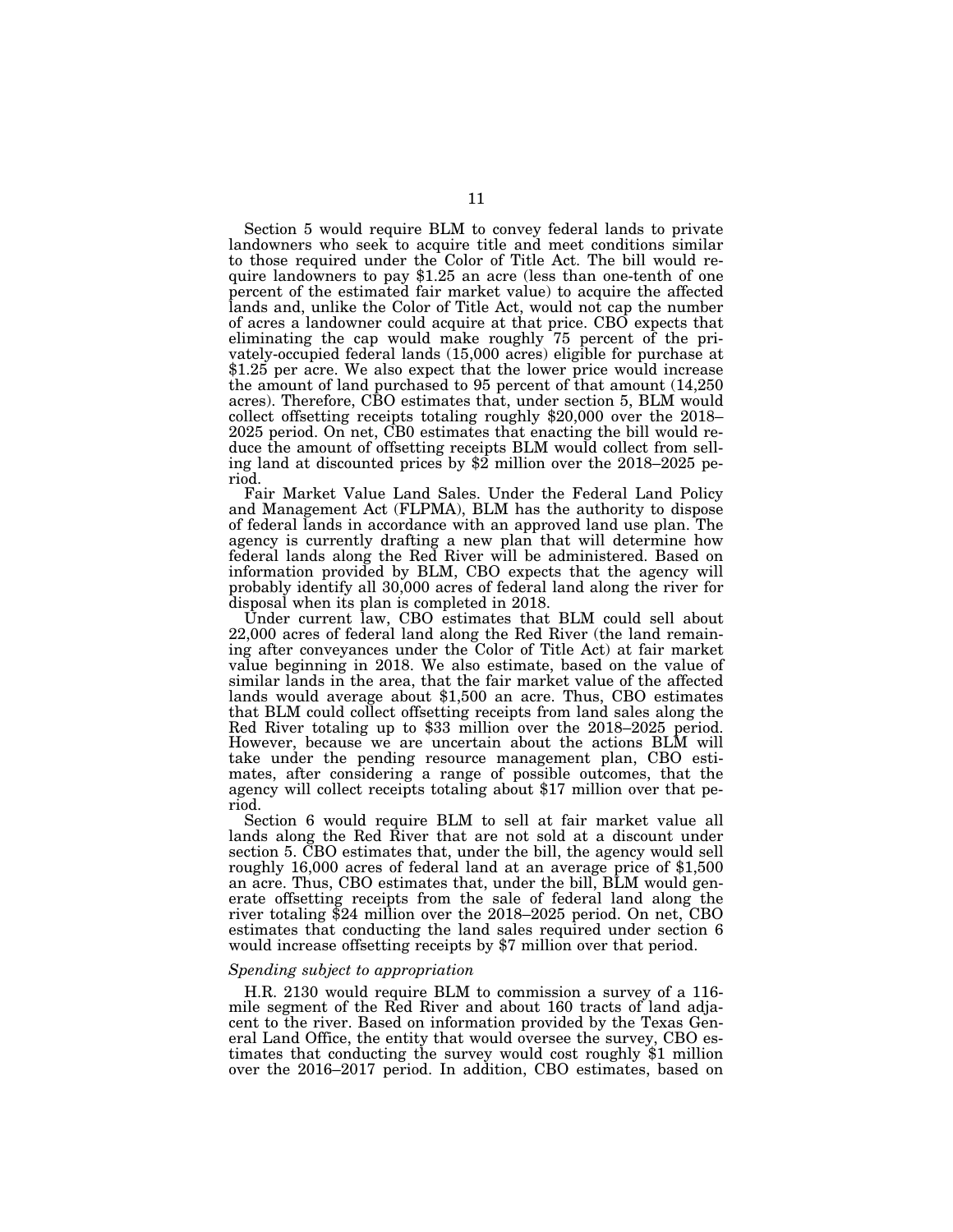the cost of carrying out similar activities, that BLM would spend about \$2 million over the 2018–2025 period to administer the conveyance of the affected lands. Because CBO expects that, under current law, BLM may carry out many of the tasks required under H.R. 2130, we estimate that implementing the bill would increase discretionary spending, relative to current law, by roughly \$2 million over the 2016–2020 period, assuming appropriation of the necessary amounts.

Pay-As-You-Go Considerations: The Statutory Pay-As-You-Go Act of 2010 establishes budget-reporting and enforcement procedures for legislation affecting direct spending or revenues. The net changes in outlays and revenues that are subject to those pay-asyou-go procedures are shown in the following table.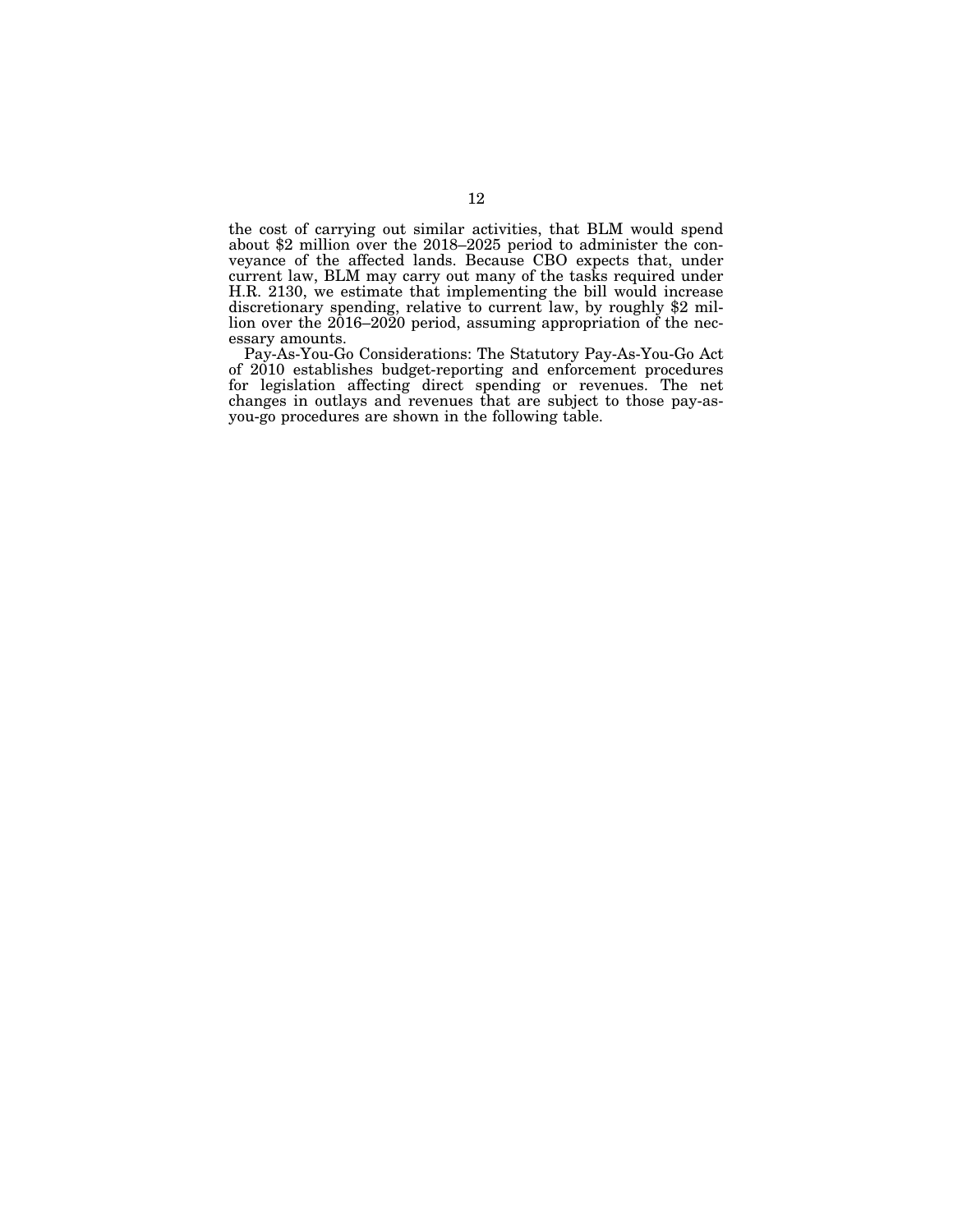| $\frac{1}{2}$                                                                    |  |
|----------------------------------------------------------------------------------|--|
| ׇ֚֓                                                                              |  |
| ;<br>;                                                                           |  |
|                                                                                  |  |
|                                                                                  |  |
|                                                                                  |  |
| ׇ֚֓֡                                                                             |  |
|                                                                                  |  |
|                                                                                  |  |
|                                                                                  |  |
|                                                                                  |  |
|                                                                                  |  |
|                                                                                  |  |
|                                                                                  |  |
|                                                                                  |  |
|                                                                                  |  |
|                                                                                  |  |
|                                                                                  |  |
|                                                                                  |  |
|                                                                                  |  |
|                                                                                  |  |
|                                                                                  |  |
| ve distribution is closed in different and the second contribution of the second |  |
|                                                                                  |  |
|                                                                                  |  |
|                                                                                  |  |
| I                                                                                |  |
|                                                                                  |  |
|                                                                                  |  |
|                                                                                  |  |
|                                                                                  |  |
|                                                                                  |  |
|                                                                                  |  |
|                                                                                  |  |
|                                                                                  |  |
|                                                                                  |  |
|                                                                                  |  |
|                                                                                  |  |
|                                                                                  |  |
|                                                                                  |  |
|                                                                                  |  |
|                                                                                  |  |
|                                                                                  |  |
|                                                                                  |  |
|                                                                                  |  |
|                                                                                  |  |
|                                                                                  |  |
|                                                                                  |  |
|                                                                                  |  |
|                                                                                  |  |
|                                                                                  |  |
|                                                                                  |  |
| ֚֘֝֬<br>ı                                                                        |  |
|                                                                                  |  |
|                                                                                  |  |
| Ï                                                                                |  |
| )<br>)<br>)<br>֠<br>۰                                                            |  |
| $\sim$ 10011.00 FEFEROTO FOR 11 D. 0100 AO ODDERED DEDORFER DV THE 100110 $\sim$ |  |
|                                                                                  |  |
|                                                                                  |  |
|                                                                                  |  |
|                                                                                  |  |
|                                                                                  |  |
|                                                                                  |  |
|                                                                                  |  |
|                                                                                  |  |
|                                                                                  |  |

بما

|                             | 2015–         |                          | م<br>ا                         |
|-----------------------------|---------------|--------------------------|--------------------------------|
|                             | 2015–<br>2020 |                          | ì                              |
|                             | 2025          |                          | l                              |
|                             | 2024          |                          | j                              |
|                             | 2023          |                          | $\overline{1}$                 |
|                             | 2022          |                          | ī                              |
| By fiscal year, in millions | 2021          |                          | ī                              |
|                             | 2020          |                          | l                              |
|                             | 2019          |                          | l                              |
|                             | 2018          |                          | İ                              |
|                             | 2017          |                          |                                |
|                             | 2016          | $\overline{\phantom{a}}$ |                                |
|                             | 2015          |                          |                                |
|                             |               | CREASE<br>⋤              | Statutory Pay-As-You-Go Impact |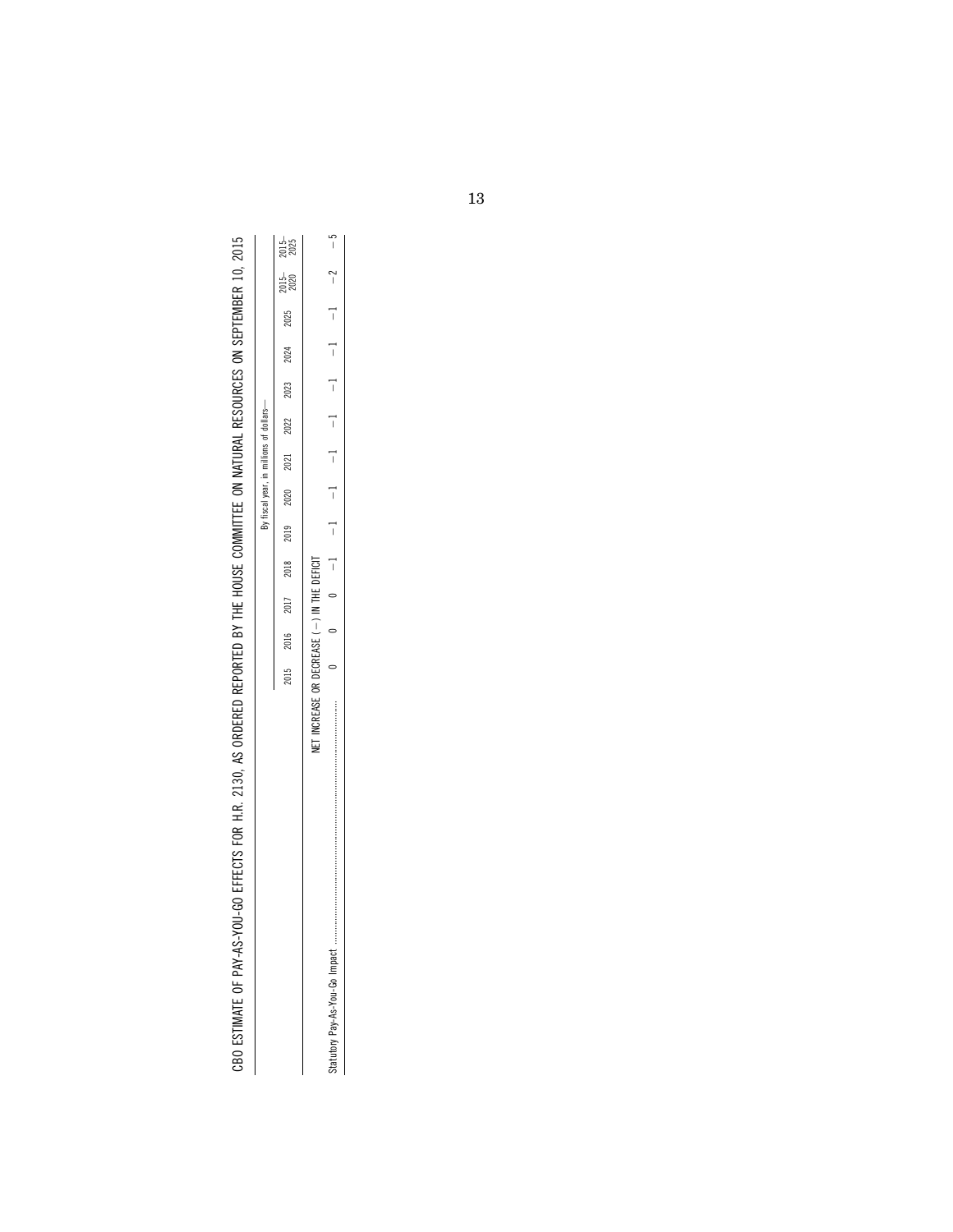Increase in Long Term Direct Spending and Deficits: CBO estimates that enacting the legislation would not increase net direct spending or on-budget deficits by more than \$5 billion in any of the four consecutive 10-year periods beginning in 2026.

Intergovernmental and Private-Sector Impact: H.R. 2130 contains no intergovernmental or private-sector mandates as defined in UMRA and would impose no costs on state, local, or tribal governments.

Estimate prepared by: FederalCosts: Jeff LaFave; Impact on State, Local, and Tribal Governments: Jon Sperl; Impact on the Private Sector: Amy Petz.

Estimate approved by: Theresa Gullo, Assistant Director for Budget Analysis.

2. Section 308(a) of Congressional Budget Act. As required by clause  $3(c)(2)$  of rule XIII of the Rules of the House of Representatives and section 308(a) of the Congressional Budget Act of 1974, this bill does not contain any new credit authority, or an increase or decrease in revenues or tax expenditures. According to the Congressional Budget Office, implementation of this bill would cost \$2 million over the 2016–2010 time period, subject to appropriation, while increasing net offsetting receipts by \$5 million over the 2018–2025 time period.

3. General Performance Goals and Objectives. As required by clause  $3(c)(4)$  of rule XIII, the general performance goal or objective of this bill is to provide legal certainty to property owners along the Red River in Texas.

### EARMARK STATEMENT

This bill does not contain any Congressional earmarks, limited tax benefits, or limited tariff benefits as defined under clause 9(e),  $9(f)$ , and  $9(g)$  of rule XXI of the Rules of the House of Representatives.

# COMPLIANCE WITH PUBLIC LAW 104–4

This bill contains no unfunded mandates.

# COMPLIANCE WITH H. RES. 5

Directed Rule Making. The Chairman does not believe that this bill directs any executive branch official to conduct any specific rule-making proceedings.

Duplication of Existing Programs. This bill does not establish or reauthorize a program of the federal government known to be duplicative of another program. Such program was not included in any report from the Government Accountability Office to Congress pursuant to section 21 of Public Law 111–139 or identified in the most recent Catalog of Federal Domestic Assistance published pursuant to the Federal Program Information Act (Public Law 95–220, as amended by Public Law 98–169) as relating to other programs.

# PREEMPTION OF STATE, LOCAL OR TRIBAL LAW

This bill is not intended to preempt any State, local or tribal law.

### CHANGES IN EXISTING LAW

If enacted, this bill would make no changes in existing law.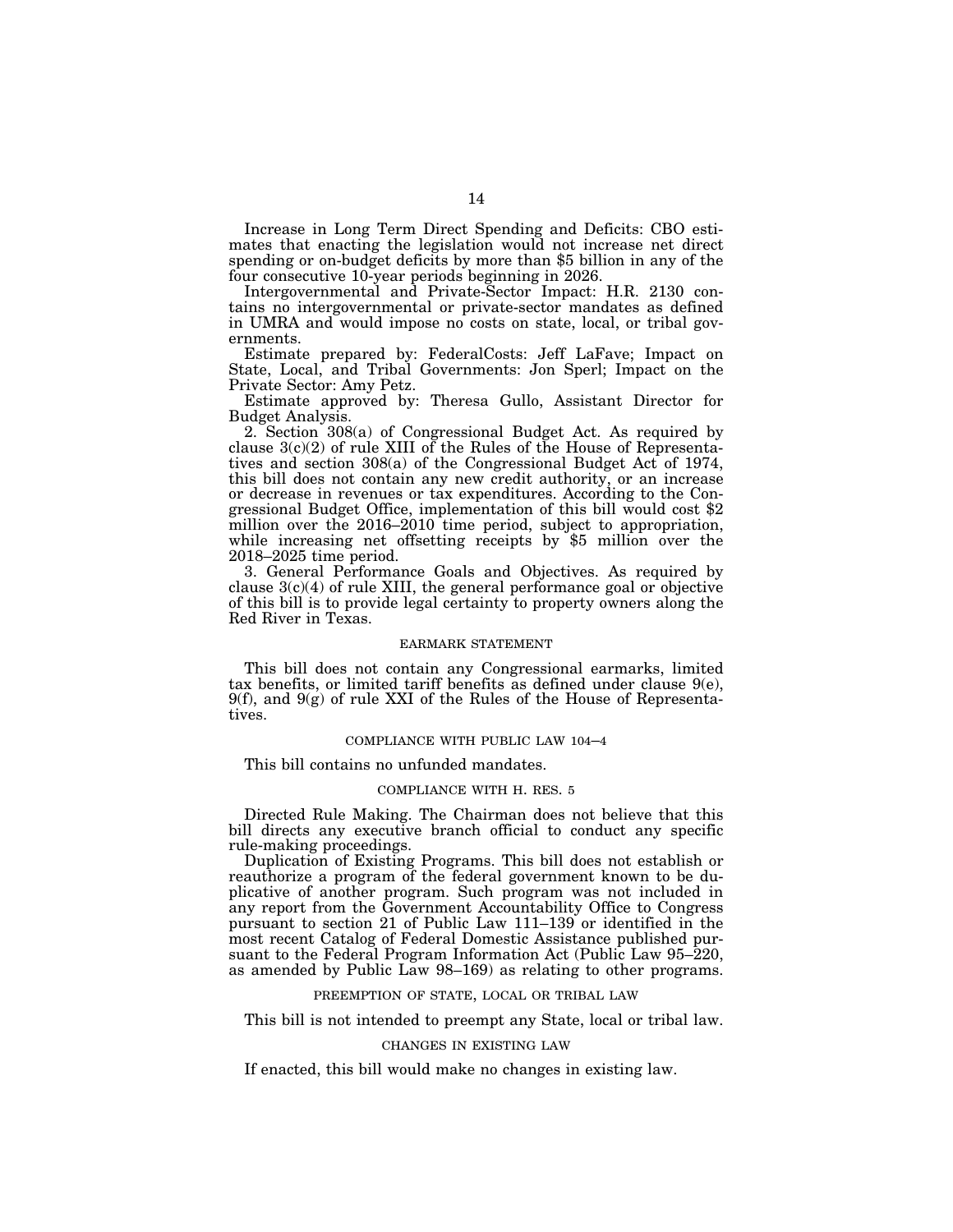# DISSENTING VIEWS

Federal interest in land along the Red River between Texas and Oklahoma dates back to the Louisiana Purchase. Fast forward more than two hundred years, several treaties and compacts later, and there is still confusion about the amount of land owned by the Federal government and the location of the boundary between Texas and Oklahoma.

In several cases during the 1920s, the Supreme Court of the United States ruled that the boundary between Texas and Oklahoma along the Red River is determined by the gradient boundary method. Using this method in the years since, the Bureau of Land Management (BLM) estimates that the Federal government retains interest in approximately 30,000 acres along the 116 mile stretch of the Red River, 23,000 of which are overlaid by private deeds. On July 26, 2013, BLM issued a Notice of Intent to begin work on a revision to the Oklahoma, Kansas, and Texas Resource Management Plan (RMP), which includes a comprehensive survey of the area and verification of ownership. There are many overlapping claims, missing and unreliable records, and even competing claims from both Texas and Oklahoma over the same pieces of property. Completion of the public planning process and survey will clear up all of the uncertainty.

H.R. 2130 would halt that process and nullify all previous BLM surveys, transferring authority to survey the area to the Texas General Land Office. After nearly 100 years of uncontested surveys, the sponsors of H.R. 2130 claim that BLM has misinterpreted the Supreme Court's definition of gradient and argue that the Texas border should be closer to the waterline of the river. Transferring BLM's survey authority to the Texas General Land Office would permit the State of Texas to conduct a survey that moves its border northward toward the water, effectively eliminating a large portion of the estimated federal land holdings.

This is unfair to the American taxpayers, who deserve fair compensation for their assets. If Texas wants to challenge BLM's survey methods and interpretation of the law, it should do so in the courts, not Congress.

Additionally, this jeopardizes a long standing agreement between the Federal government and the Kiowa, Apache, and Comanche tribes. These tribes receive 62.5 percent of any royalty generated for oil and gas development along this section of the Red River. If part of this land no longer belongs to the federal government, this important source of revenue relied on by the tribes could also vanish into thin air.

With the long, complicated history and various ownership claims along the Red River, BLM must be allowed to complete its planning process and land survey. The survey is neither a land grab nor an example of government overreach; it is simply a federal